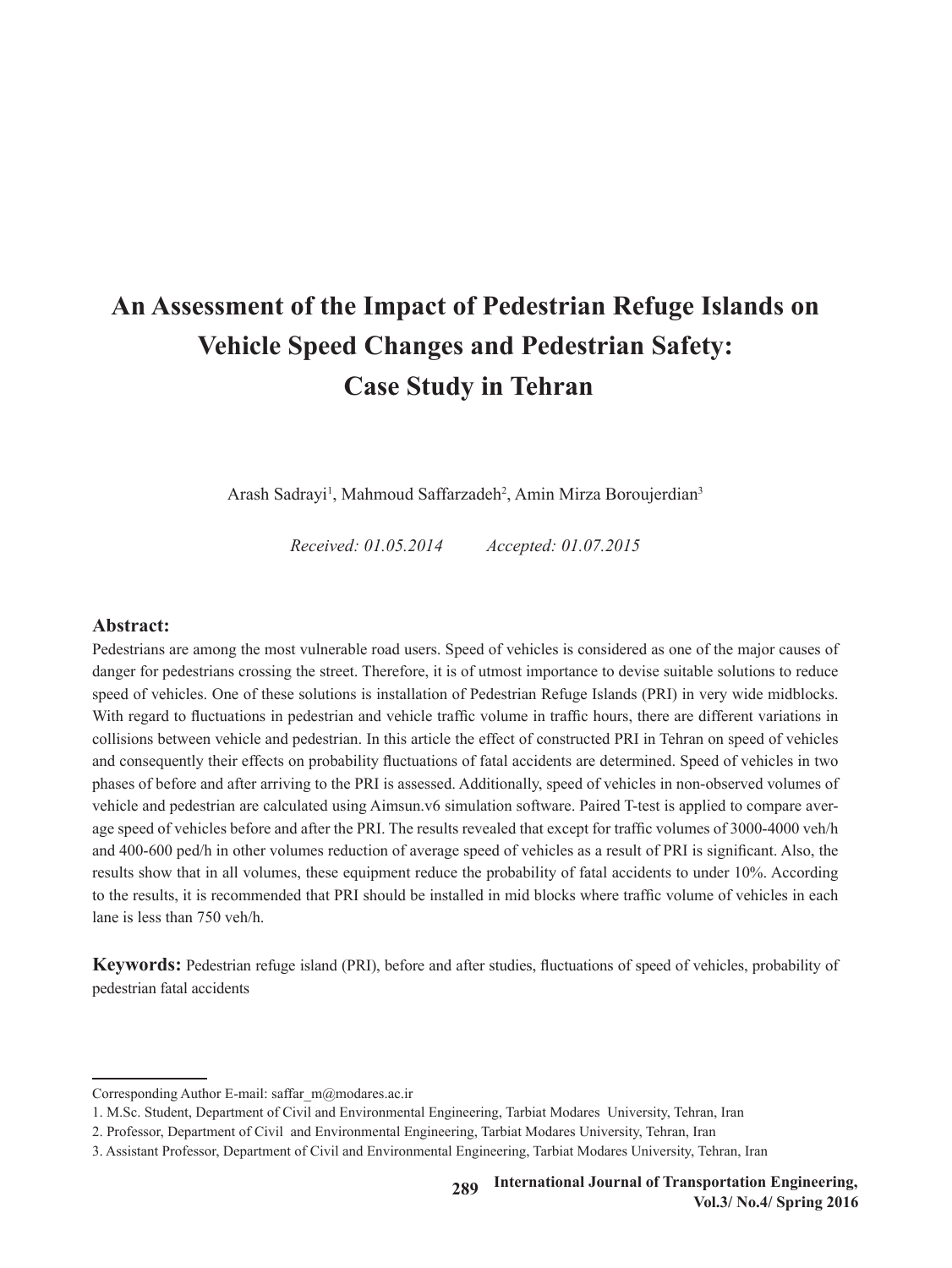# **1. Introduction**

Vehicles have increased in numbers on a daily basis; in spite of the fact that they offer an improved convenience, they have brought about negative effects. For instance, losses of lives and properties are considered as one of the major consequences. Pedestrians as vulnerable road users are very important in analyzing traffic safety [Ashton, 1982, Walz, Hoefliger and Fehlmann, 1983]. The most critical type of pedestrian movement is crossing the streets because of the high probability of collisions with moving vehicles [Beckwith and Hunter-Zaworski, 1998].

In accidents between vehicles and pedestrians there are a lot of variables which are able to influence severity of injuries. One of these variables is speed of vehicles [Richards, 2010]. According to the conducted researches, it was concluded that in accidents even as slow as convenience improvement for pedestrians and does not 13 km/h, the accident turned out to be a fatal one [Antić negatively affect vehicle's movement. Pau and Angius et al. 2013]. As pedestrians are vulnerable road users, with small changes in speed of vehicles the probability with share changes in speed of vehicles are procedure.

One of the solutions in reducing the probability of collision between vehicles and pedestrians is installation of traffic calming equipment in cross ways. One of this equipment is "pedestrian refuge island" (PRI) which is reaches the crossing using flashing lights. He concluded that in acceleration of the acches that in acceleration of the acches the acceleration of the acches the cross used in streets and intersections of cities. These islands that in the areas that these equipment are installed, drivare installed in the middle of the route and with the purpose of reducing the width in a direct route in one or two way streets (Figure1). lision between vehicles and pedestrians is installation studied the effect of a particular type of pedestrian safety

 PRI have been installed in one way streets and intersections in Tehran since 2010. In this research the following questions are addressed:

1. Provided that there are PRI, how changes in volume on reducing the speed of vehicles of vehicles and pedestrians affect changes in speed of

vehicles?

2. How effective are the PRI in Tehran in various volumes of vehicles and pedestrians?

3. How much do PRI improve safety of pedestrians?

# **2. Literature Review**

There are a great number of studies conducted on pedestrian safety equipment. These studies include introduction of new equipment, studying the effect of the equipment on safety indexes, effect of the equipment on pedestrian satisfaction etc. Carsten (1998) studied some particular type of pedestrian safety equipment which identifies the lot of variables which are able to influence severity presence of the pedestrian and affects timing of the trafof injuries. One of these variables is speed of vehicles fic light [Carsten, Sherborne and Rothengatter, 1998]. He concluded that using these equipment result in safety and convenience improvement for pedestrians and does not negatively affect vehicle's movement. Pau and Angius et al. 2013]. As pedestrians are vulnerable road users,  $(2001)$  studied the effect of humps in changes of vehicle speed at 23 locations where speed bumps were installed and found that 85th percentile of speed was above speed One of the solutions in reducing the probability of col-<br>limit (50 km/h) [Pau and Angius, 2001]. Hakkert (2002) equipment which signals the drivers as the pedestrian reaches the crossing using flashing lights. He concluded that in the areas that these equipment are installed, drivers reduce their speed by 2 to 5 km/h and observance of the priority rights by the drivers increases [Hakkert, two way streets (Figure 1). Gitelman and Ben-Shabat, 2002]. King (2003) studied PRI have been installed in one way streets and intersec-<br>the effects of PRI, intersections with traffic lights and tions in Tehran since 2010. In this research the follow-<br>sidewalks on pedestrian safety while crossing the street. He concluded that refuge construction has trivial effect on reducing the speed of vehicles. Also, the speed of vehicles is independent of vehicle volume [King, Carnegie



Figure 1. Components of pedestrian refuge island **Figure 1. Components of pedestrian refuge island**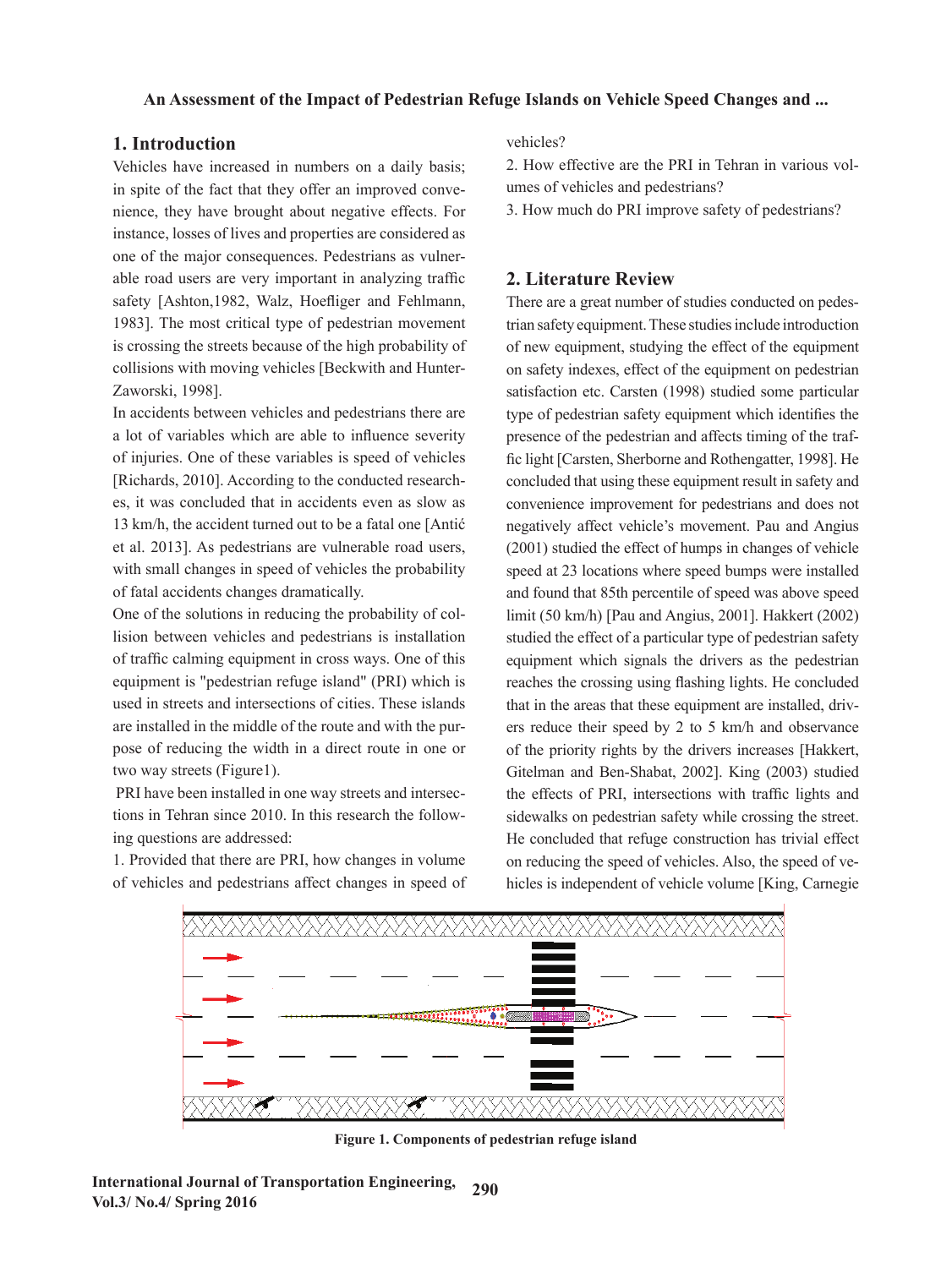and Ewing, 2003]. Li (2010) in a research studied the pedestrians' behavior to realize whether adverse weather conditions affects using PRI. Finally, he concluded that of pedestrian fatality, and did weight the data to the na the pedestrians demonstrate riskier behavior in adverse weather conditions when using PRI [Li and Fernie, Davis performed these calculations separately for the 2010]. Antic (2013) studied the effect of humps with dif-<br>three age groups included in the Ashton data: children ferent heights on reducing the speed of vehicles and con-<br>  $(aged 0-14 years)$ , adults (aged 15-59 years), and the effect of humps in changes of humps in changes of humps in changes of the speed bumps in changes of the speed bump cluded that the humps are very effective in reducing the speed of vehicles and where the vulnerable pedestrians ships between the probability of fatality (P) and impactured and  $\theta$ cross the street it is recommended to make humps with speed  $(v)$  in kilometers per hour: heights of 5 to 7 cm [Antić et al. 2013].

tween impact speed and the risk of fatality for pedes- $\frac{1 + e^{0.05}}{2.87 \cdot 0.125}$ trians in impacts with cars. In the 1970s, Ashton and  $P_{\text{children}} = 1 - \frac{c}{1 + e^{8.87 - 0.13\nu}}$  (3) Mackay led an in-depth accident study that collected information on pedestrian accidents. This was an on-<br> $P_{\text{children}} = 1 - \frac{e^{9.73 - 0.2\nu}}{2.58 \times 10^{-4}}$  (4 the-scene investigation by a team based at the Accident  $1 + e^{2\pi i/3}$ Research Unit at the University of Birmingham [Ash-<br>The German In-Depth Accident Study (GIDAS) is the ton and Mackay, 1979] (Figure 2).

Pasanen (1992) calculated a relationship between driving speed and the risk of pedestrian fatality [Pasanen, dent cases in the areas of Hannover and Dresden. Roser 1992]. As part of this calculation, Pasanen calculated and Sander (2009) used GIDAS data to calculate the the relationship between impact speed and the risk of pedestrian fatality using the data from Ashton. Pasanen destrian fatality [Rosén and Sander, 2009]. This sample applied a non-linear regression model based on the least included pedestrian impacts occurring between 1999 squared method, and calculated the following relationship between impact speed in meters per second (v) and the probability of fatality (P):

$$
P = \frac{1.027}{1 + 37e^{-0.017 \, v^2}} - 0.027\tag{1}
$$

Davis (2001) also used the data collected by Ashton and Mackay to calculate the relationship between the risk kilometers per hour) and the risk of pedestrian

Davis used an ordered, discrete outcome model to calculate the relationship between impact speed and risk of pedestrian fatality, and did weight the data to the national proportion of fatal, serious and slight casualties. Davis performed these calculations separately for the three age groups included in the Ashton data: children (aged 0-14 years), adults (aged 15-59 years), and the elderly  $(60+ years)$ . Davis found the following relationships between the probability of fatality  $(P)$  and impact speed  $(v)$  in kilometers per hour: Davis used an ordered, discrete outcome model to cal- $\frac{1}{1}$  in the speed (v) in the speed (v) in the speed (v) in the speed (v) in the speed (v) in the speed (v) in the speed (v) in the speed (v) in the speed (v) in the speed (v) in the speed (v) in the speed (v) in the or personal ratural, and are weight the rature of the national performance calculations separately ters per nour:<br>
∴

heights of 5 to 7 cm [Antić et al. 2013].  
There is also a particular focus on the relationship be-  
tween impact speed and the risk of fatality for pedes-  

$$
P_{\text{children}} = 1 - \frac{e^{8.85 - 0.12\nu}}{1 + e^{8.85 - 0.12\nu}}
$$
(2)

$$
P_{\text{children}} = 1 - \frac{e^{8.87 - 0.13\nu}}{1 + e^{8.87 - 0.13\nu}}
$$
 (3)

$$
P_{\text{children}} = 1 - \frac{e^{9.73 - 0.2v}}{1 + e^{9.73 - 0.2v}}
$$
 (4)

 $P = \frac{1.027}{1 + 37e^{-0.017 \, v^2}} - 0.027$  (1) ing down and pedestrians who were 'sideswiped' were<br>removed from the sample. They used logistic regression ackay to calculate the relationship between the risk<br>  $\frac{1}{20000}$  and the risk of pedestrian fatality<br> **D** The relationship found weap. of pedestrian fatality and impact speed [Davis, 2001]. P. The relationship found was: The German In-Depth Accident Study (GIDAS) is the<br>propert in durch assistant the big Germann Since with dent cases in the areas of Hannover and Dresden. Rosen and Sander (2009) used GIDAS data to calculate the relationship between impact speed and the risk of peincluded pedestrian impacts occurring between 1999 and 2007, where the pedestrian was hit by the front of the car and the impact speed was known. Pedestrians removed from the sample. They used logistic regression Davis (2001) also used the data collected by Ashton and to calculate the relationship between impact speed v (in The German In-Depth Accident Study (GIDAS) is the Pasanen (1992) calculated a relationship between driv-<br>Pasanen (1992) calculated a relationship between driv-<br>1999, the GIDAS project has collected on-scene accidestrian fatality [Rosén and Sander, 2009]. This sample the probability of fatality (P): hit by sport utility vehicles, pedestrians who were ly-P. The relationship found was: largest in-depth accident study in Germany. Since midmediated pedestrian impacts occurring between 1999<br>and 2007, where the pedestrian was hit by the front of removed from the sample. They used logistic regression



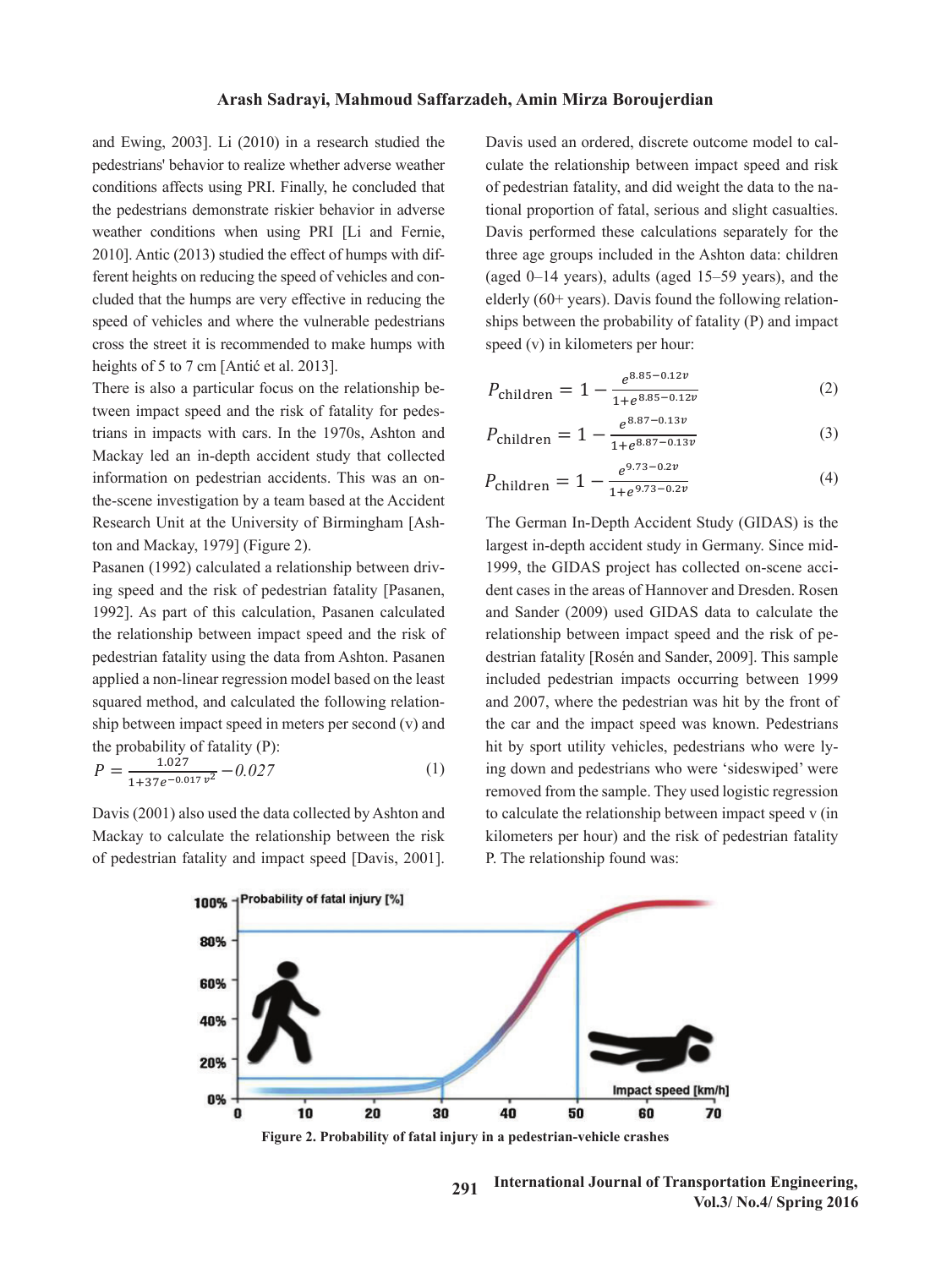$$
P = \frac{1}{1 + e^{6.9 - 0.090v}}
$$
 (5)

destrian fatality based on accident data collected in Korea from 2004 to 2005 [Oh, Kang and Kim, 2008]. The Data Collection Using Video Camera at Both expression calculated for the risk of pedestrian fatality hour was as follows:<br> $P = \frac{1}{\sqrt{1 - \frac{1}{2}} \cdot 1}$ Oh et al. (2008) developed a model for the risk of pe- $\frac{1}{\text{F}}$  (P) with respect to impact speed (v) in kilometers per

$$
P = \frac{1}{1 + e^{5.433 - 0.095v}}
$$
 (6)

As it was explained before, various researches have been conducted on the effects of safety equipment. exhausted on the critical of dately equipment hand state. speed of vehicles with a before-after study approach. It<br>Determining Average Speed of Vehicles and Pederstrian means changes in speed of vehicles were assessed in three first and the second hump, and after the second hump. Pau and Angius also studied the effect of humps in changes of **Determining Average Speed of Vehicles at Unobserves** conducted on the effects of safety equipment. Antic studphases of before arriving to the first hump, between the  $\frac{1}{\sqrt{2}}$ vehicle speed; however, their studies involved assessing the speed of vehicles in two phases of before arriving to the hump and the effective area of the hump. Hakkert in a before-after study approach and field study data collection, studied the changes in vehicle speed with classification of the vehicle type (public and private), line classification and in two phases of before (about 30 meters before arriving to the crosswalk) and reaching the crosswalk.

In this article, the effect of PRI on changes of vehicle speed is assessed using previous literature and before-after 1) There mustn't study approach. As to the limitations, it was not feasible to collect the data for two statuses of "before installing PRI" and "after installing PRI". According to the field studies, speed studies are conducted in two phases of before (before arriving to the PRI) and after (arriving to the PRI).

### **3. Methodology**

Research methodology, characteristics of the case study and field observations will be discussed in the following. A summary of methodology is presented in figure 3.

### **3.1 Selection of the Area Understudy**

As it was discussed previously, this article benefits from before-after study approach. One constrains in data collection was installation of PRI. It means it was not possible to collect the data before installation of the island.





Figure 3. Methodology of the study **Figure 3. Methodology of the study**

Therefore, in selection of the area understudy the following issues were addressed:

1) There mustn't be any interference in collection of speed and volume of the vehicles in the upstream area of "before installing PRI" the island (70-100 meters before arriving to the island)

rding to the field studies,  $\qquad$  2) The island must be located in an area where there are different volumes of vehicles and pedestrians.

 $\frac{1}{1 + \epsilon}$  (arriving to the PRI). Addressing the above concerns, the existing island in Motahari Street after Sohrevardi Street in Tehran was selected as area understudy (Figure 4). This midblock is located in area where there are a lot of offices; it is a one way street with the direction of west to east with four lanes, width of 3.5 meters and parking spaces in both sides of the street.

### **3.2 Data Collection Method**

Data was collected using a video camera. In order to have a suitable viewing angle for registering speed in farther distances and avoiding vehicles overlaps, the camera was installed on a four floor building. Recording took place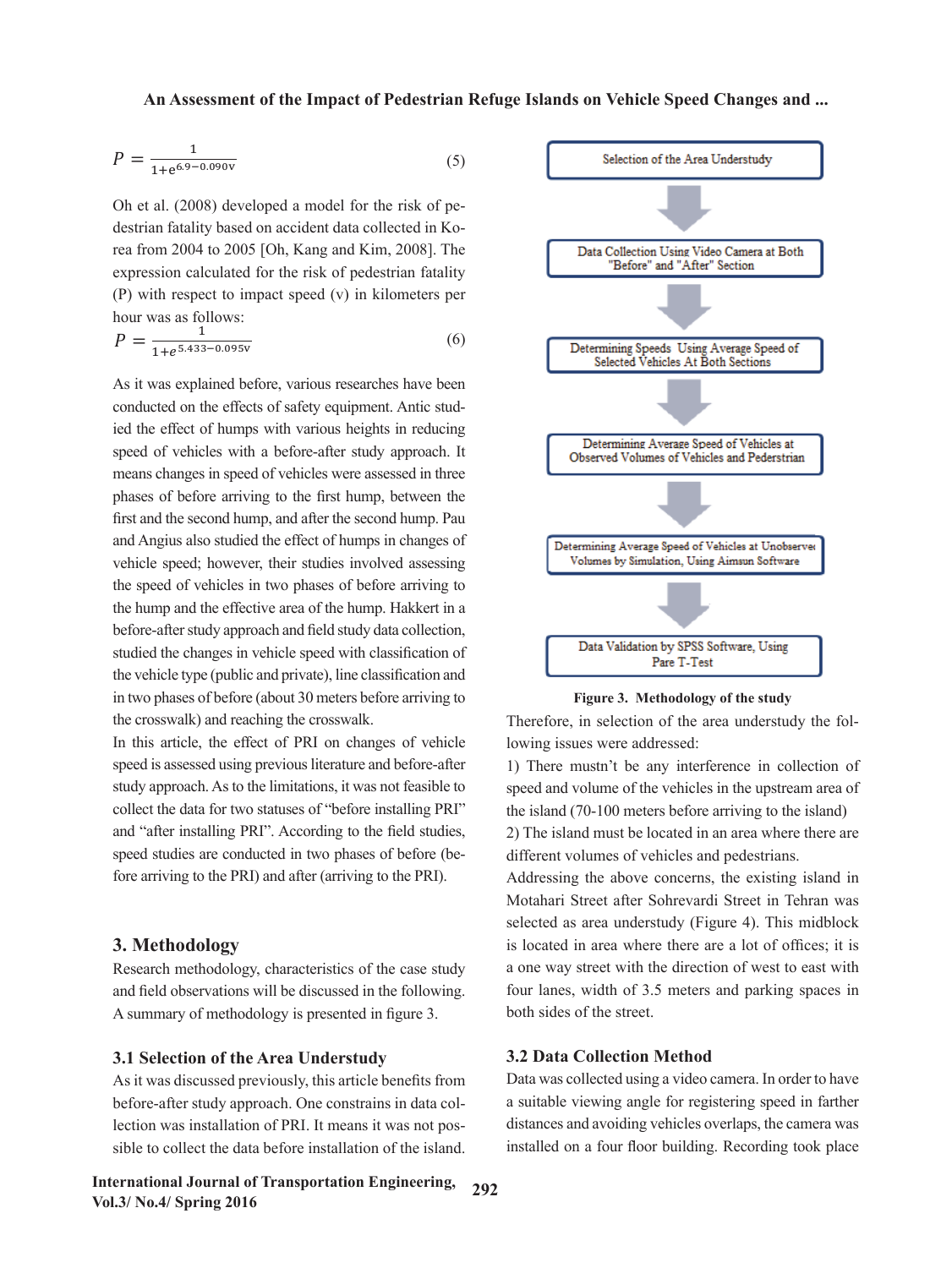# otahari St **Pedestrian Refuge Island Observing Location**

# Arash Sadrayi, Mahmoud Saffarzadeh, Amin Mirza Boroujerdian

Figure 4. Location where pedestrian refuge island in currently installed

on Monday on August 19, 2013, at 8 am to 24 am. This Where: period was selected because of favorable weather conditions (shiny, moderate weather). Also the selected day is in the middle of the week in Iran and the traffic condition is as normal. As in the area understudy the volume of motorcycle traffic was considerable, they were included in data collection. The number of motorcycles was collected and with the coefficient of 0.33 was added to the volume of light vehicles. Also, as heavy vehicle's rarely pass through the area, their number was overlooked. n data collection. The number of motorcycles was col-<br>According to distribution of traffic volume of pedeslected and with the coefficient of 0.33 was added to the trians and vehicles, at first speed is calculated for the pass through the area, their number was overlooked. - Peak pedestrian volume, off-peak vehicles volume

# **3.3 Determining Speed of Vehicles**

According to field studies in previous researches, speed of vehicles was collected in two phases:

1) Out of the effective area of the island: in a distance of

 $70$  to  $100$  meters from the PRI (figure 5)

2) In proximity of PRI (figure 6)

Speed of vehicles was determined in periods of 15 minutes from traffic volume of different vehicles and pedes-<br>perminutes, 30 vehicles were selected randomly and speed before and after a speed before and after a speed before and after all was the PRI was to the PRI was the P trians, vehicles were selected randomly and their speed data was collected from them. In this research 840 sepbefore and after arriving to the PRI was registered. It arate vehicles were selected randomly and speed was is assumed that in area understudy, vehicles move with constant velocity. Speed of vehicles was calculated us-<br>According to the previously conducted field ing equation  $7$  and  $8$ : pede of ventures was accenting in periods of to this were asset for moder variation. For every period of to

$$
V_{Vehicle} = 3.6 * \frac{L_{before}}{t_v}
$$
 (7)

$$
V_{Vehicle} = 3.6 * \frac{L_{before}}{t_v}
$$
 (8)

Where:

- $L_{\text{before}}$ : Length of "Before" section = 55 meters,
- $L_{\text{after}}$ : Length of "After" section= 20 meters,
- t v =passing time of the vehicle from the area (seconds).

# **3.4 Research Scenario Design**

scenarios with the following conditions:

- 
- Peak pedestrian volume, Peak vehicle volume
- **3.3 Determining Speed of Vehicles condition is as a condition in Area understand volume**, Peak vehicle volume of  $\blacksquare$

2) In proximity of PRI (figure 6) data were used for modeling and the remaining 40% Speed of vehicles was determined in periods of 15 min-<br>were used for model validation. For every period of 15 re 5) selection of vehicles. Finally, 60 % of the collected - Off-peak pedestrian volume, off-peak vehicle volume of vehicles was collected in two phases:<br>
Additionally, in order to improve the accuracy of the 1) Out of the effective area of the island: in a distance of presented model, other periods were selected for speed minutes, 30 vehicles were selected randomly and speed data was collected from them. In this research 840 separate vehicles were selected randomly and speed was registered for the two phases.

> (7) to determine speed of vehicles in various periods of classified according to frequency in table 1. In order  $\alpha$   *• <b><i>c*  $\alpha$  *c*  $\beta$  *c*  $\alpha$  *c*  $\beta$  *c*  $\beta$  *c*  $\alpha$  *c*  $\beta$  *c*  $\alpha$  *c*  $\beta$  *c*  $\alpha$  *c*  $\beta$  *c*  $\alpha$  *c*  $\beta$  *c*  $\alpha$  *c*  $\beta$  *c*  $\alpha$  *c*  $\beta$  *c*  $\alpha$  *c*  $\beta$  *c*  $\alpha$  *c*  $\beta$  *c*  $\alpha$  *c*  $\$ According to the previously conducted field studies, volume of vehicles and volume of pedestrians are travelling, cells of each column make pairs with each other.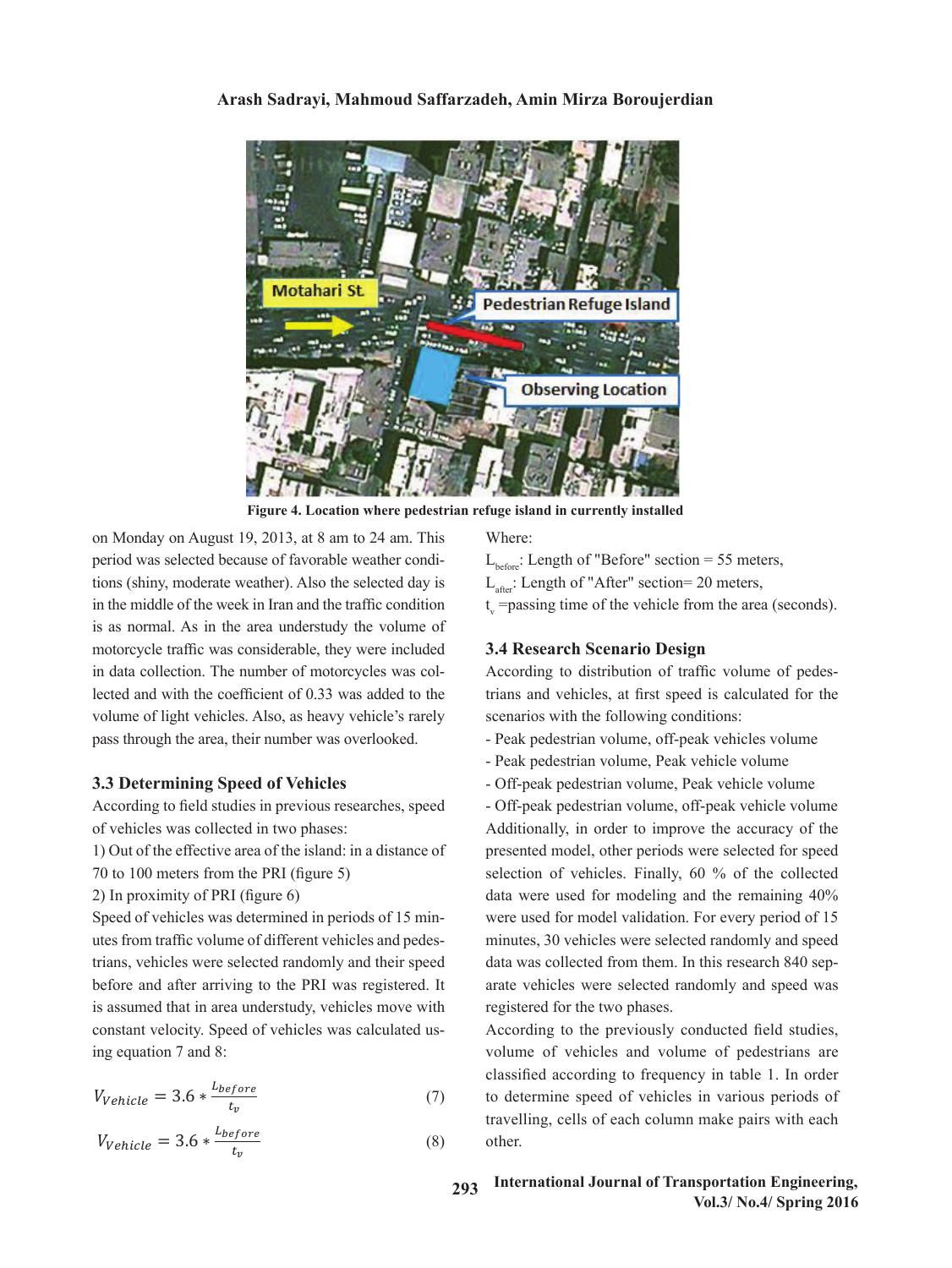

Figure 5. "Before" the area affected by island Figure 5. "Before" the area affected by island **Figure 5. "Before" the area affected by island**



Figure 6. "After" the area affected by island **Figure 6. "After" the area affected by island**

# **4. Results**

In order to determine the results of the research, observed data collected on speed were used:

# **4.1 Results from Observations**

Results gathered from observation of vehicle traffic volume arious perious or peuestrian various periods of pedestrians and vehicles volumes and pedestrians are presented in figures 7 and 8. Also, table 2 presents the results from calculation of average speed in

# **4.2 Simulation Results**

order to complete table 2.1<br>in y6 simulation software  $\mu$ ar In order to complete table 2 for values not observed, Aim- $\ddot{\phantom{0}}$ sun.v6 simulation software was used. Using collected data,

Figure 6. "After" the area affected by island order to determine the results of the research, ob-<br>es of input volume for vehicle and pedestrians, speeds of perved data collected on speed were used:<br>
vehicles were studied in two phases of before and after. **1.1 Results from Observations** The acceptance enterm are the speed difference of 5 km/h.<br>Then, by inputting the volumes for data not collected, be-**Speed of 15 minutes in periods of 15 minutes in periods of 15 minutes from the 15 minutes and by chang**perced data collected on speed were used:<br>
vehicles were studied in two phases of before and after. The acceptance criteria are the speed difference of 5 km/h. fore and after speed for each vehicle is interpolated. For each pair volume, a number of 30 vehicles are selected randomly and the speed is registered for them.

# (7) **4.3 Traffic Volume of Vehicles vs. Traffic Volume of Pedestrian**

as used. Using collected data, has been various volumes of pedestrian and vehicle or values not observed, Aim-<br>By registering the speed changes of vehicles in two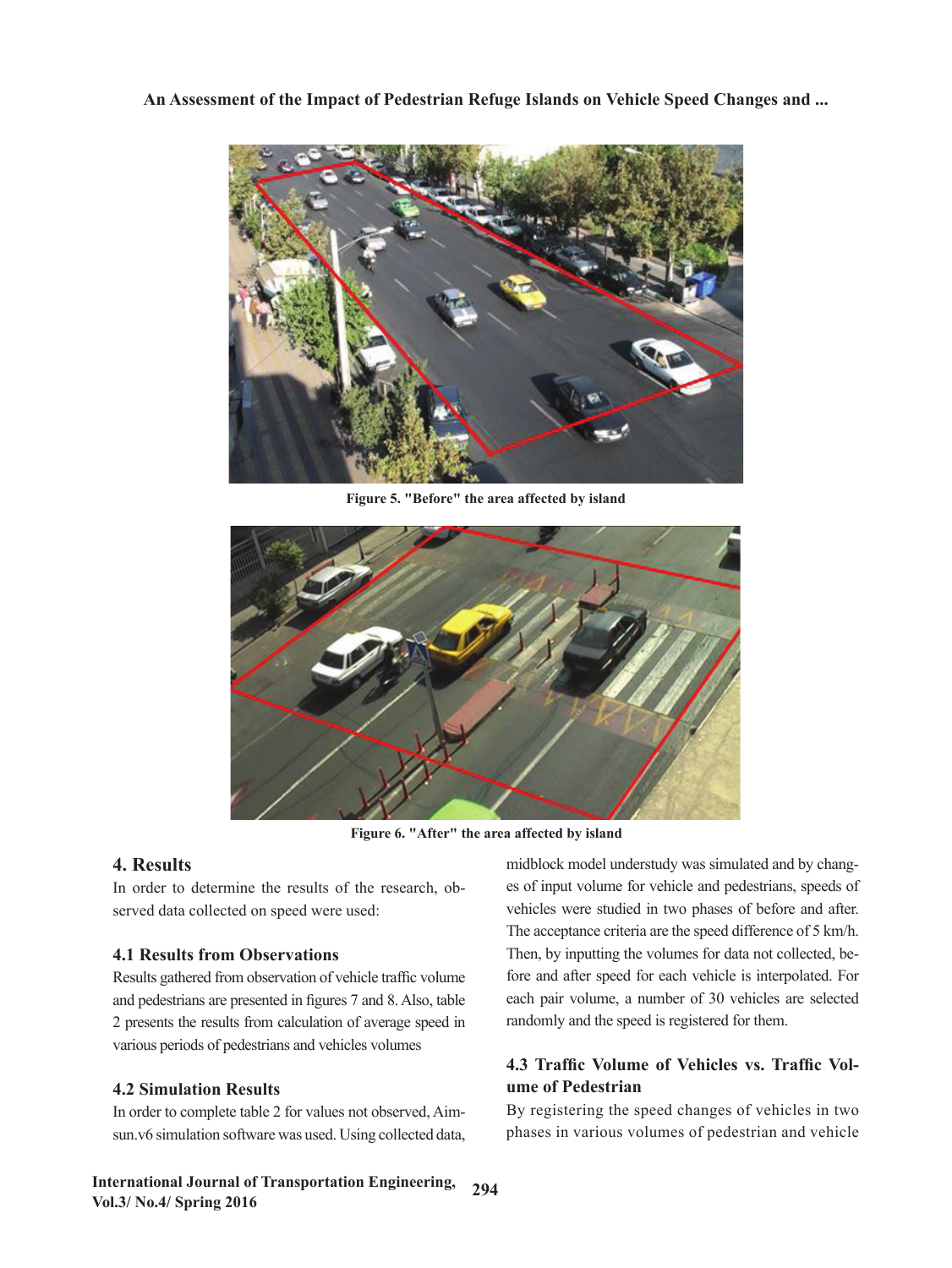# In order to complete table 2 for values not observed, Aimsun.v6 simulation software was **Arash Sadrayi, Mahmoud Saffarzadeh, Amin Mirza Boroujerdian**

| <b>Vehicle Hourly Volume</b> | <b>Pedestrian Hourly Volume</b> |
|------------------------------|---------------------------------|
| 1000-2000                    | $0 - 200$                       |
| 2000-3000                    | 200-400                         |
| 3000-4000                    | 400-600                         |
| 4000-5000                    | 600-800                         |

Table 1. Pedestrian and vehicle hourly volume classification **Table 1. Pedestrian and vehicle hourly volume classification**

| Table 2. Speed changes observed and simulated at the site (Km/s) |  |  |  |
|------------------------------------------------------------------|--|--|--|
|                                                                  |  |  |  |

|                          |             |            |              |           | Vehicle Hourly Volume |           |
|--------------------------|-------------|------------|--------------|-----------|-----------------------|-----------|
|                          |             |            | 1000-2000    | 2000-3000 | 3000-4000             | 4000-5000 |
|                          |             | Before     | 51.9         | 45.4      | 45.5                  | 35.5      |
|                          | $0 - 200$   | After      | 34.4         | 33.6      | 37.7                  | 30.0      |
|                          |             | Difference | 17.5         | 11.8      | 7.8                   | 5.5       |
|                          |             | Before     | 49.7         | 45.3      | 37.7                  | 33.7      |
|                          | 200-400     | After      | 32.7         | 30.4      |                       | 22.1      |
| Pedestrian Hourly Volume |             | Difference | 17           | 14.9      | 12                    | 11.6      |
|                          |             | Before     | 49.7         | 45.1      | 36.2                  | 26.7      |
|                          | 400-600     | After      | 30.0         | 27.2      | 26.7                  | 22.7      |
|                          |             | Difference | 19.7         | 17.9      | 9.5                   | 4.0       |
|                          |             | Before     | 49.6<br>44.1 |           | 35.4                  | 31.6      |
|                          | $600 - 800$ | After      | 30.0         | 22.5      | 27.3                  | 21.5      |
|                          |             | Difference | 19.6         | 21.6      | 8.1                   | 10.1      |

**Observed** Simulated

two variables in various levels. As table 3 shows, Models conducting relation between speed of vehicles with changes of hourly volume of vehicles 1000 and probability of fatal accidents explained in literature ume 200-400, speed changes of vehicles in other Due to reliability of the model developed by [Oh et al.] volumes of pedestrian changes between 53-  $60\%$ . Eq.6, and also the significant results outcome from the However, according to the results in table 4, with  $\frac{1}{2}$ **4.3 Volume of Vehicle** volume changes 25-56%. In short, vehicle Table 5 shows the proposed vehicle it is possible to study the relationship between the two variables in various levels. As table 3 shows, with changes of hourly volume of vehicles 1000 to 5000 Veh/h (75%), except for pedestrian volvolumes of pedestrian changes between 53- 60%. hourly volume changes of pedestrians 0 to 800 Ped/h (93%), speed changes of vehicles in various speed changes in PRI are more sensitive to changes in vehicle volumes.

**4.4 Effects of PRI on Probability of Fatal Accidents** reviews can be used in this study.

By registering the speed changes of vehicles in two processions in two pedestrian and verses of personal vehicles in the pedestrian and verses of personal vehicles in the pedestrian and verses of personal vehicles in the s Due to reliability of the model developed by [Oh et al.] model, it was decided to use this model in order to find the effect of PRI on probability of fatal accidents. While this significant result didn't come from other models. Table 5 shows the probability of fatal accidents in various volumes of vehicles and pedestrian affected by the PRI.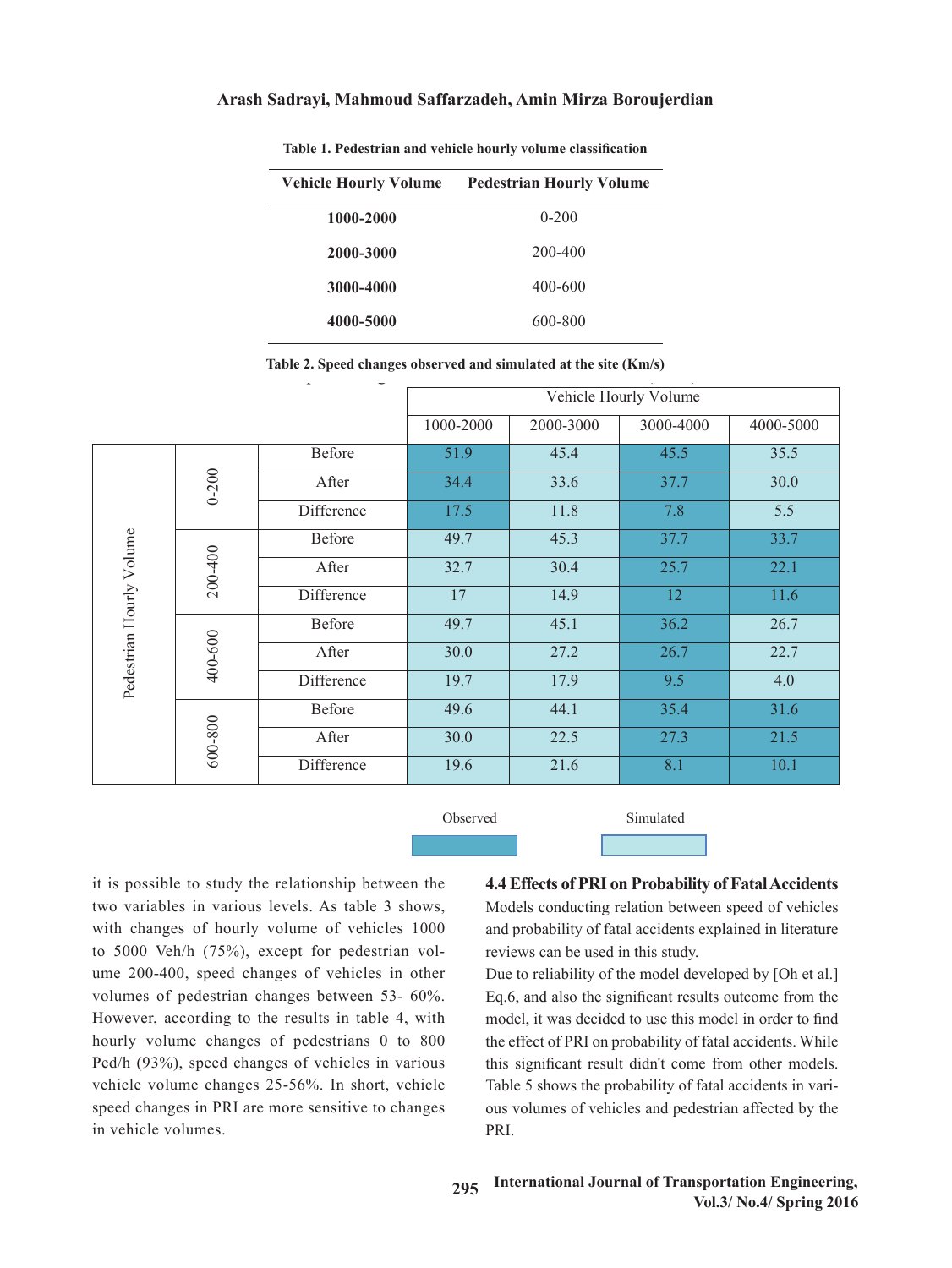|                  |           | Changes of hourly volume of vehicles: 1000-5000 |                                |                 |  |  |  |  |  |  |
|------------------|-----------|-------------------------------------------------|--------------------------------|-----------------|--|--|--|--|--|--|
|                  |           |                                                 | Before and After Speed Changes |                 |  |  |  |  |  |  |
|                  |           | Upper Speed (Km/s)                              | Lower Speed (Km/s)             | Changes $(\% )$ |  |  |  |  |  |  |
|                  | $0 - 200$ | 39.1                                            | 15.5                           | 60.4            |  |  |  |  |  |  |
| Hourly volume of | 200-400   | 34.4                                            | 31.8                           | 7.6             |  |  |  |  |  |  |
| pedestrian       | 400-600   | 39.7                                            | 15                             | 62.2            |  |  |  |  |  |  |
|                  | 600-800   | 49                                              | 22.9                           | 53.3            |  |  |  |  |  |  |

### **Table 3. Changes of pedestrian hourly volume vs. vehicle hourly volume changes**

Table 4. Changes of vehicle hourly volume vs. pedestrian hourly volume changes **Table 4. Changes of vehicle hourly volume vs. pedestrian hourly volume changes**

|                           |           | Changes of hourly volume of pedestrian: 0-800                                                                    |                                                                                                                                                                                 |                 |  |  |  |  |  |  |
|---------------------------|-----------|------------------------------------------------------------------------------------------------------------------|---------------------------------------------------------------------------------------------------------------------------------------------------------------------------------|-----------------|--|--|--|--|--|--|
|                           |           |                                                                                                                  | Before and After Speed Changes                                                                                                                                                  |                 |  |  |  |  |  |  |
|                           |           | Upper Speed $(Km/s)$                                                                                             | Lower Speed (Km/s)                                                                                                                                                              | Changes $(\% )$ |  |  |  |  |  |  |
|                           | 1000-2000 | 25.3                                                                                                             | 33.7                                                                                                                                                                            | 45.1            |  |  |  |  |  |  |
|                           | 2000-3000 | 46.9                                                                                                             | 26                                                                                                                                                                              | 49              |  |  |  |  |  |  |
| Hourly volume of vehicle  | 3000-4000 | 41.4                                                                                                             | 22.9                                                                                                                                                                            | 39.1            |  |  |  |  |  |  |
|                           | 4000-5000 | 56.4                                                                                                             | 15                                                                                                                                                                              | 34.4            |  |  |  |  |  |  |
| <b>5. Data Validation</b> |           | For data validation in achieved results from simulation<br>software and as the model understudy is processed be- | hicles were selected randomly. Results from t-test are<br>presented in table 6. Results from Paired t-test shows at<br>the significance level of 0.05 with the exception of ve- |                 |  |  |  |  |  |  |

# **5. Data Validation**

For data validation in achieved results from simulation software and as the model understudy is processed before and after, Paired-Sample t-test and with accuracy randomly and also data are normal or their difference maries average speed change is normally distributed. Vehicle speed distributions for collected samples in two phases of before and after are the PRI" and "after arriving to the PRI". presented in figure 7.

As figure 7 shows, collected samples in the phase "before" has normal distribution with average of  $38.70$  6. Conclusions and Recommendations and standard deviance of 12.19, and samples collected in phase "after" has normal distribution of 26.49 and standard deviance of 8.61. For each pair (vehicle hourly shows vehicle speed changes is influenced by vehicle and standard deviance of 12.19, and samples collected As it was discussed before, vehicle speed changes in phase "after" has normal distribution of  $26.49$  and when arriving to the PRI was not constant which

level of 95% was used. Paired-Sample t-test is con-<br>volume 400-600, in other pairs the speed difference is ducted when samples are selected independently and significant (Sig. 2-tailed  $=0.000 < 0.05$ ). Table 7 sum**ation** hicles were selected randomly. Results from t-test are For data validation in achieved results from simulation presented in table 6. Results from Paired t-test shows at the model understudy is processed be-<br>the significance level of 0.05 with the exception of vefore and after, Paired-Sample t-test and with accuracy hicle hourly volume 3000-4000 and pedestrian hourly volume 400-600, in other pairs the speed difference is significant (Sig. 2-tailed  $=0.000 < 0.05$ ). Table 7 summaries average speed changes of vehicles in various traffic conditions in two phases of "before arriving to is normally distributed. Vehicle speed distributions for traffic conditions in two phases of "before arriving to the PRI" and "after arriving to the PRI".

# **6. Conclusions and Recommendations**

volume, pedestrian hourly volume), a number of 30 ve-<br>volume and pedestrian volume. The results are benefishows vehicle speed changes is influenced by vehicle volume and pedestrian volume. The results are benefi-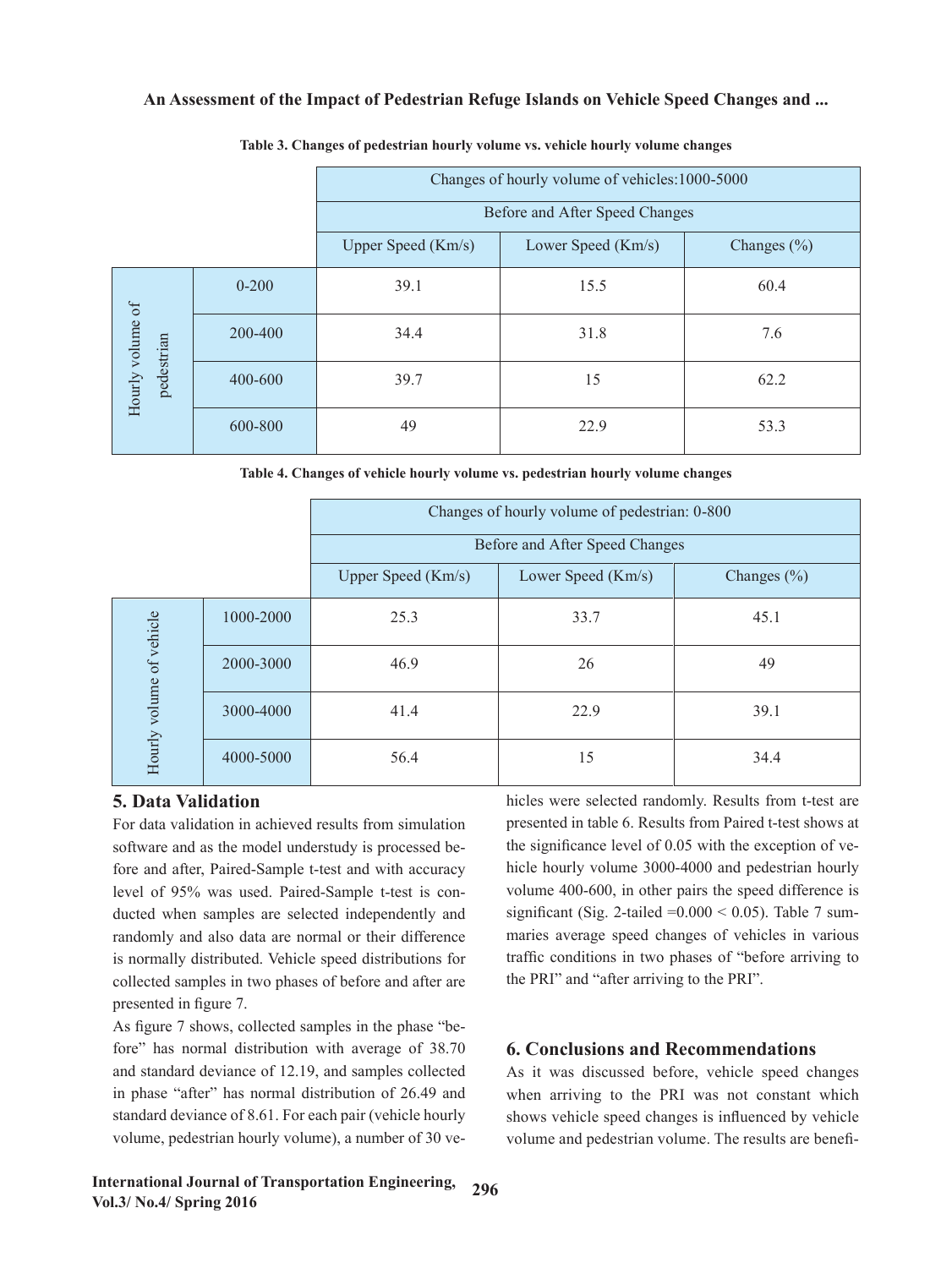# **Arash Sadrayi, Mahmoud Saffarzadeh, Amin Mirza Boroujerdian**



**Figure 7. Average speed distributions at "Before" and "After" sections**

| Table 5. Probability of fatal accidents in various traffic conditions $(Eq.6)$ |
|--------------------------------------------------------------------------------|
|--------------------------------------------------------------------------------|

|                          |                                       | Vehicle Hourly Volume |                          |      |                                        |           |      |                                     |           |         |           |                          |                  |
|--------------------------|---------------------------------------|-----------------------|--------------------------|------|----------------------------------------|-----------|------|-------------------------------------|-----------|---------|-----------|--------------------------|------------------|
|                          |                                       |                       | 1000-2000                |      |                                        | 2000-3000 |      |                                     | 3000-4000 |         | 4000-5000 |                          |                  |
|                          | $0 - 200$                             | 37.7                  | 10.3                     | 27.4 | 24.6                                   | 9.6       | 15   | 24.8<br>5.7                         |           | 19.1    | 11.3      | $\overline{\phantom{0}}$ | 4.3              |
|                          | 200-400                               | 32.9                  | 8.9                      | 2.4  | 24.4                                   | 7.3       | 17.1 | 13.6                                | 4.8       | $8.8\,$ | 9.7       | 3.4                      | 6.3              |
| Pedestrian Hourly Volume | 400-600                               | 32.9                  | $\overline{\phantom{0}}$ | 25.9 | 24.1                                   | 5.5       | 18.6 | 12                                  | 5.2       | $6.8\,$ | 5.2       | 3.6                      | $\overline{1.6}$ |
|                          | 600-800                               | 32.7                  | 5.5                      | 27.2 | 22.4                                   | 3.6       | 18.8 | 11.2                                | 5.5       | 5.7     | 8.1       | 3.3                      | 4.8              |
|                          |                                       |                       |                          |      | Changes in Probability of Fatal Before |           |      |                                     |           |         |           |                          |                  |
|                          | Changes in Probability of Fatal After |                       |                          |      |                                        |           |      |                                     |           |         |           |                          |                  |
|                          |                                       |                       |                          |      |                                        |           |      | Changes in Probability of Fatal (%) |           |         |           |                          |                  |



on speed of vehicles in various volumes of users and<br>providing suggestions for suitable traffic conditions on speed of vehicles in various volumes of users and<br>providing suggestions for suitable traffic conditions cial for determining quantitative effects of pedestrian for using PRI.

# **6.1. Conclusion**

According to table 5, the following results can be extracted from the effect of PRI on speed of vehicles in various volumes and pedestrians: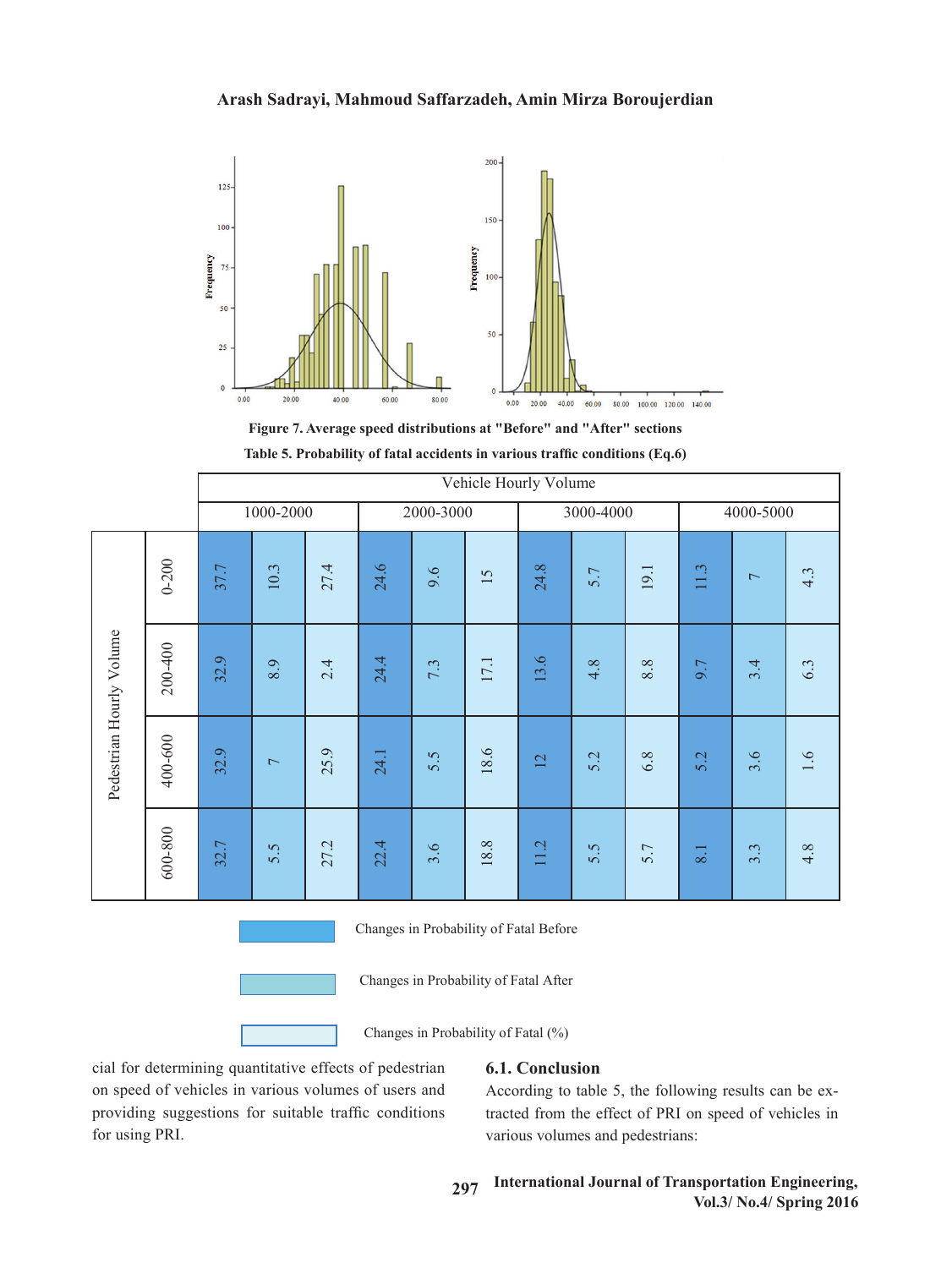| Pair Number    | <b>State</b> | Std. Error Mean | Std. Deviation | ${\bf N}$ | Mean  |
|----------------|--------------|-----------------|----------------|-----------|-------|
| $\mathbf{1}$   | Before       | 1.97            | 10.81          | 30        | 54.16 |
|                | after        | 1.54            | 8.43           | 30        | 35.44 |
| $\sqrt{2}$     | before       | 1.14            | 6.27           | 30        | 53.31 |
|                | after        | 2.18            | 11.95          | 30        | 34.29 |
| $\overline{3}$ | before       | 1.06            | 5.82           | 30        | 51.05 |
|                | after        | 1.94            | 10.64          | 30        | 29.93 |
| $\overline{4}$ | before       | 1.00            | 5.49           | 30        | 52.98 |
|                | after        | 1.87            | 10.23          | 30        | 27.96 |
| 5              | before       | 1.22            | 6.66           | 30        | 47.84 |
|                | after        | 1.47            | 8.05           | 30        | 34.30 |
| 6              | before       | 1.21            | 6.65           | 30        | 49.21 |
|                | after        | 1.62            | 8.85           | 30        | 32.57 |
| $\tau$         | before       | 1.27            | 6.96           | 30        | 48.38 |
|                | after        | 1.95            | 10.69          | 30        | 27.84 |
| 8              | before       | 1.27            | 6.98           | 30        | 46.30 |
|                | after        | 1.58            | 8.63           | 30        | 27.77 |
|                | before       | 1.67            | 9.13           | 30        | 45.65 |
| 9              | after        | 1.07            | 5.89           | 30        | 28.30 |
| $10\,$         | before       | 1.55            | 8.46           | 30        | 39.79 |
|                | after        | 1.24            | 6.79           | 30        | 26.15 |
| 11             | before       | 1.61            | 8.80           | 30        | 36.39 |
|                | after        | 4.12            | 22.59          | 30        | 29.32 |
| 12             | before       | 1.73            | 9.45           | 30        | 33.81 |
|                | after        | 1.00            | 5.47           | $30\,$    | 26.51 |
| 13             | before       | 1.83            | 10.03          | 30        | 41.41 |
|                | after        | 1.45            | 7.95           | 30        | 31.07 |
| 14             | before       | 3.01            | 16.47          | 30        | 35.75 |
|                | after        | 1.16            | 6.35           | 30        | 23.91 |
| 15             | before       | 1.84            | 10.06          | 30        | 35.54 |
|                | after        | 1.91            | 10.44          | 30        | 24.37 |
| 16             | before       | 1.62            | 8.87           | 30        | 31.78 |
|                | after        | 1.04            | 5.69           | 30        | 22.06 |

# Table 6. Result of T-test on data collected **Table 6. Result of T-test on data collected**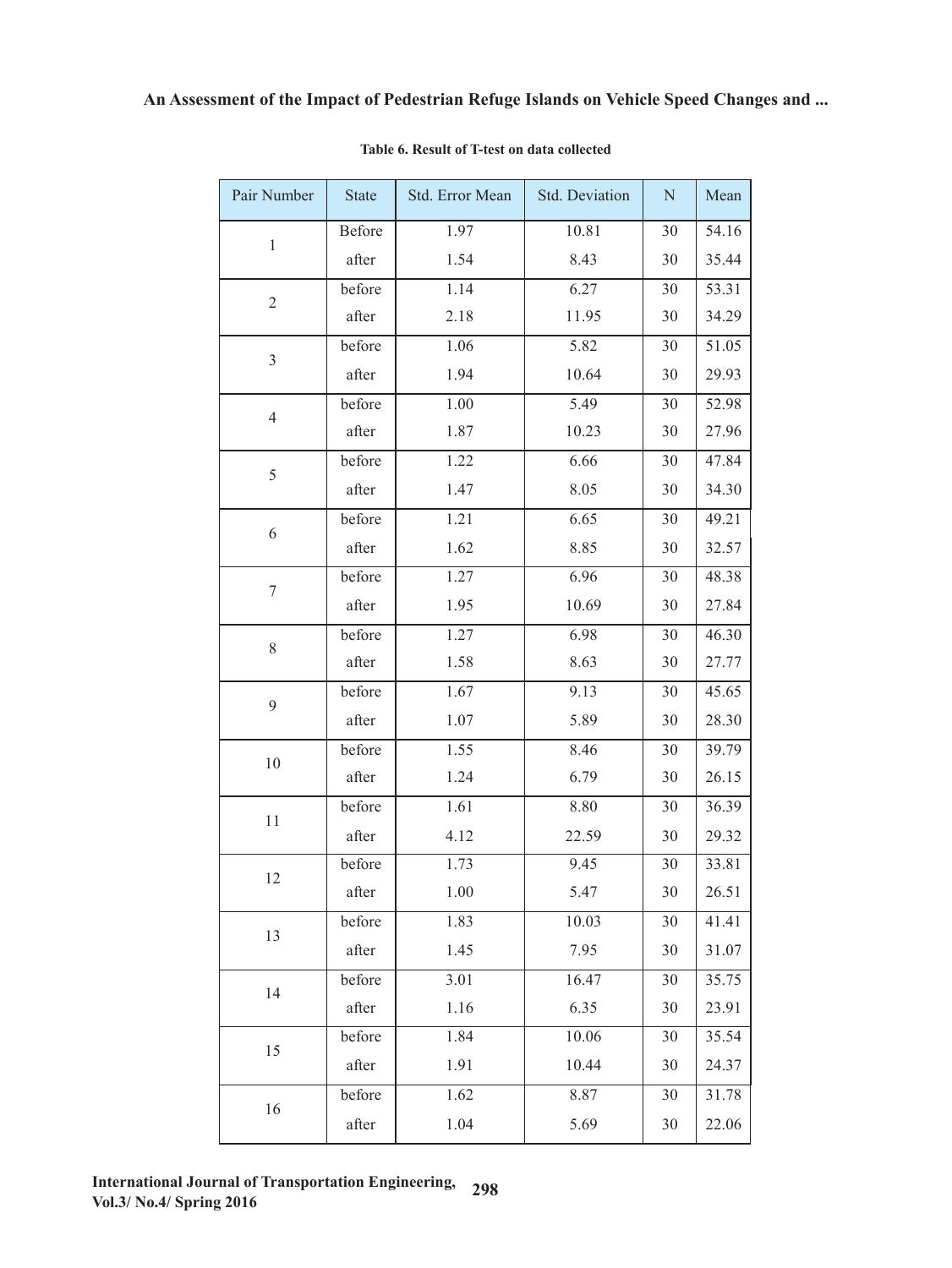### **Arash Sadrayi, Mahmoud Saffarzadeh, Amin Mirza Boroujerdian**

|                          |           |       | Vehicle Hourly Volume |      |       |      |       |      |      |                             |                                          |                                                             |      |
|--------------------------|-----------|-------|-----------------------|------|-------|------|-------|------|------|-----------------------------|------------------------------------------|-------------------------------------------------------------|------|
|                          |           | 1000- |                       |      | 2000- |      | 3000- |      |      | 4000-                       |                                          |                                                             |      |
|                          |           |       | 2000                  |      |       | 3000 |       |      | 4000 |                             |                                          | 5000                                                        |      |
|                          | $0 - 200$ | 51.9  | 34.4                  | 33.7 | 45.4  | 33.6 | 26    | 45.5 | 27.7 | 39.1                        | 35.5                                     | 30                                                          | 15.5 |
|                          | $200 -$   | 49.7  | 32.7                  | 34.2 | 45.3  | 30.4 | 32.9  | 37.7 | 25.7 | $\infty$<br>$\overline{31}$ | 33.7                                     | 22.1                                                        | 34.4 |
| Pedestrian Hourly Volume | 400-      | 49.7  | 30                    | 39.6 | 45.1  | 27.2 | 39.7  | 36.2 | 26.7 | 26.2                        | 26.7                                     | 22.7                                                        | 15   |
|                          | 600-      | 49.6  | 27.2                  | 45.1 | 44.1  | 22.5 | 49    | 35.4 | 27.3 | $\ddot{\Theta}$<br>22.      | $\tilde{\mathcal{S}}$<br>$\overline{31}$ | $\ddot{\Omega}$<br>$\overline{21}$                          | 32   |
|                          |           |       |                       |      |       |      |       |      |      |                             |                                          | Average Speed Before Average Speed After Change of Speed(%) |      |

**Table 7. Average speed changes of vehicles in various traffic conditions (Km/s)** Table 7. Average speed changes of vehicles in various traffic conditions (Km/s)

in all pairs except for pair (vehicle volume: 3000-4000, 1- According to the results from Paired sample t-test, pedestrian volume: 400-

600) average speed changes of vehicle because of the sary. Additionally, PRI is more effective when the speed PRI is statistically significant.

2- In all pairs of pedestrian and vehicle volume, PRI results in reducing speed of the vehicles. Also, the island pedestrian volume and speed of vehicles before arriving in all volume pairs results in reducing fatal accidents.

in pedestrian volume do not have any effects on reducing changes in probability of fatal accidents. Only **6.2 Recommendations** in vehicle volume 3000-4000 and pedestrian volume Accordents. ferent from other volumes of pedestrians. However, for of study: the rest of conditions at most, changes in pedestrian 1- Using the explained methodology in order to findin 3- In general, in various volumes of vehicles, changes 0-200, changes in probability of fatal accidents are difvolume are 5% effective in changes of fatal accidents.

vehicle volume the probability of fatal accidents de-<br>
2- Because of the field conditions, pedestrian characters in the probability of fatal accidents decreases. In other words, the more is the vehicle volume, the less is the effectiveness of PRI.

fatal accident probability is low even at the absence their behavior at different traffic conditions

of PRI (less than 13 % approximately). Therefore, it can be concluded that construction of PRI in one way streets with volumes more than 3000 veh/h is unnecessary. Additionally, PRI is more effective when the speed of vehicles before arriving to the island is more.

6- PRI in all traffic conditions such as vehicle volume, pedestrian volume and speed of vehicles before arriving to the island, reduces the probability of fatal accidents to less than 10%.

## **6.2 Recommendations**

According to the conducted methodology and studies in this paper, there can be suggested some other fields of study:

volume are 3% encerve in enanges of fatal accidents. The encers of commutes relate is shared in one interferent of pedestrians, by increasing on vehicle's speed. 1- Using the explained methodology in order to finding the effects of continues refuge islands in one midblock on vehicle's speed.

1- In various volumes of personal access the probability of the probability of the probability of the probability of  $\frac{1}{2}$ . 2- Because of the field conditions, pedestrian characteristics cannot be observed via camera. So it can be suggested to consider pedestrian's characteristics (such as gender, sex, education, purpose of the trip, etc.) on their behavior at different traffic conditions.